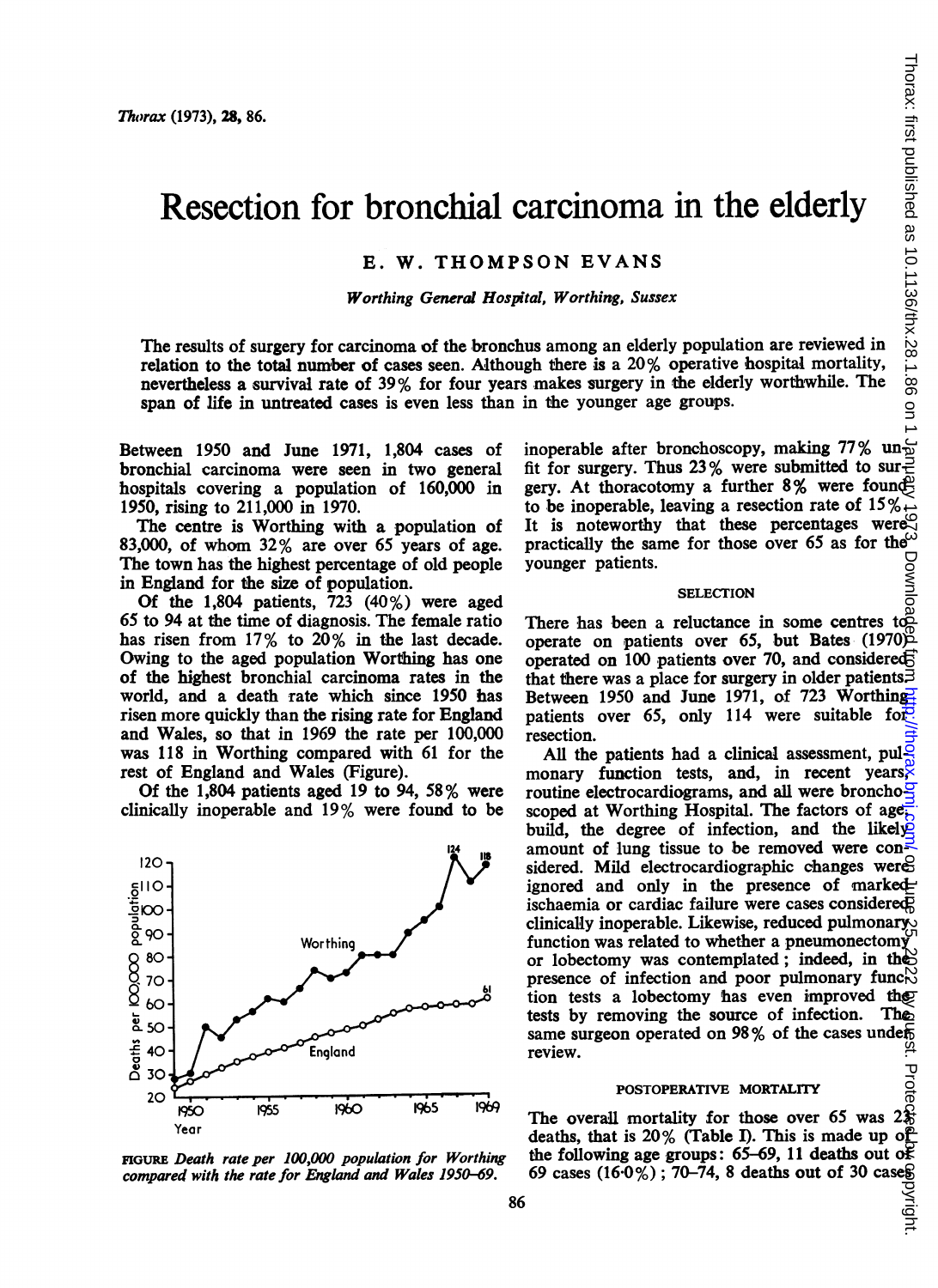TABLE <sup>I</sup>

| Cause of Death                           | No. of Patients |
|------------------------------------------|-----------------|
| Cardiorespiratory failure                |                 |
| Cardiorespiratory failure with infection |                 |
| Pulmonary embolus                        |                 |
| Bronchial fistula                        |                 |
| Oesophageal ulcer, perforating           |                 |
| Paralytic ileus                          |                 |
| Myocardial infarction                    |                 |
| Haemorrhage from a gastric ulcer         |                 |
| Contralateral spontaneous pneumothorax   |                 |
|                                          |                 |

 $(26.6\%)$ ; 75-83, 4 deaths out of 15 cases  $(26.6\%)$ . (The comparative mortality for those under 65 was 10%.) The postoperative mortality rate for pneumonectomy in those over 65 was 27 %, that is 13 (9 right, 4 left) out of 48 patients (20 right, 28 left).

The rate for lobectomy was 15%, that is 10 (3 right, 7 left) out of 66 patients (36 right, 30 left). In the last decade the percentage of lobectomies was higher.

Postoperative deaths occurred from the first to the twenty-sixth postoperative day, except for one patient who had a pneumonectomy in 1952 and died in hospital from cardiorespiratory failure at six weeks.

### **SURVIVAL**

Between 1951 and June 1971, 114 post-resection cases between the ages of 65 and 83 were personally followed up. Twenty-five were in their seventies and only one was over 80.

Of these 114 cases, 81 have been selected for review as they were all resected before September 1967 and this allows a possible four years of survival to September 1971. It is considered that in these older patients four years of extra life is significant. Thus, 33 cases resected since September 1967 have not been included, in order to avoid statistical errors of shorter survival rates.

Of these <sup>81</sup> cases, 39 had pneumonectomies and 42 had one or more lobes removed; 32 (39%) were alive for periods exceeding four years (Table II). Twelve of the 39 pneumonectomy patients (10 left, 2 right) survived for more than

TABLE II

| <b>Survival</b>                                                                                                                                      | No. of Patients      |
|------------------------------------------------------------------------------------------------------------------------------------------------------|----------------------|
| Alive after 5 years<br>Alive after 6 years<br>Alive after 7 years<br>Alive after 8 years<br>Alive after 9 years<br>Alive after 10 years and up to 18 | 24<br>18<br>15<br>12 |

four years (30%) and of these, five lived from 11 to 18 years.

However, 20 of the 42  $(47\%)$  lobectomy patients (11 left, 9 right) survived for more than four years. The longest survivor was a woman aged 72 at diagnosis; she was found to have diabetes, had a pneumonectomy, and lived until she was 90.

Concerning the quality of life after surgery in the over 65 age group, most are content to be alive and accept a reduced pulmonary function. The question whether surgery is worthwhile in the elderly cannot be answered as no control series is feasible. However, for comparison the statistics of the period of survival of 1,336 patients not submitted to surgery are shown (Table III). These patients of all ages were followed up to the time of their death.

TABLE III

| Survival over 6 months                                                                           | Death Rate<br>by 6 months        |
|--------------------------------------------------------------------------------------------------|----------------------------------|
| 139 of 556 patients $(25.0\%)$<br>90 of 364 patients $(24.7\%)$<br>84 of 416 patients $(20.0\%)$ | $75.0\%$<br>74.3%<br>$80 - 0 \%$ |
| Survival over 12 months                                                                          | Death Rate<br>by 12 months       |
| 50 of 556 patients $(9.0\%)$<br>27 of 364 patients $(7.0\%)$<br>27 of 416 patients $(6.5\%)$     | 91.0%<br>$93.0\%$<br>$93.5\%$    |
|                                                                                                  |                                  |

The figures in Table III show that the growth of bronchial carcinoma is as rapid in old age as in younger patients. This may be a factor in advising surgery when possible in older patients.

#### SPONTANEOUS SURVIVAL

Most clinicians will recall the inoperable case with a confirmed histological diagnosis, or the patient who has had a thoracotomy only, who has lived for a long period. Statistically, these are few. Out of 780 patients aged over 65, only 21 (2.7%) survived more than two years, with the rare case up to five years. Under 65, out of 556 cases, 21 (3.7%) survived more than two years.

Since the patient over 65 years of age appears to have a 77% chance of being dead in the first six months and a  $93\%$  chance of not living a year, then surgery for the suitable case is justified as giving a 39% chance of survival for four years.

This paper is <sup>a</sup> tribute to my friend and colleague, Mr. Vincent Powell, who operated on 98% of these patients at King Edward VII Hospital, Midhurst.